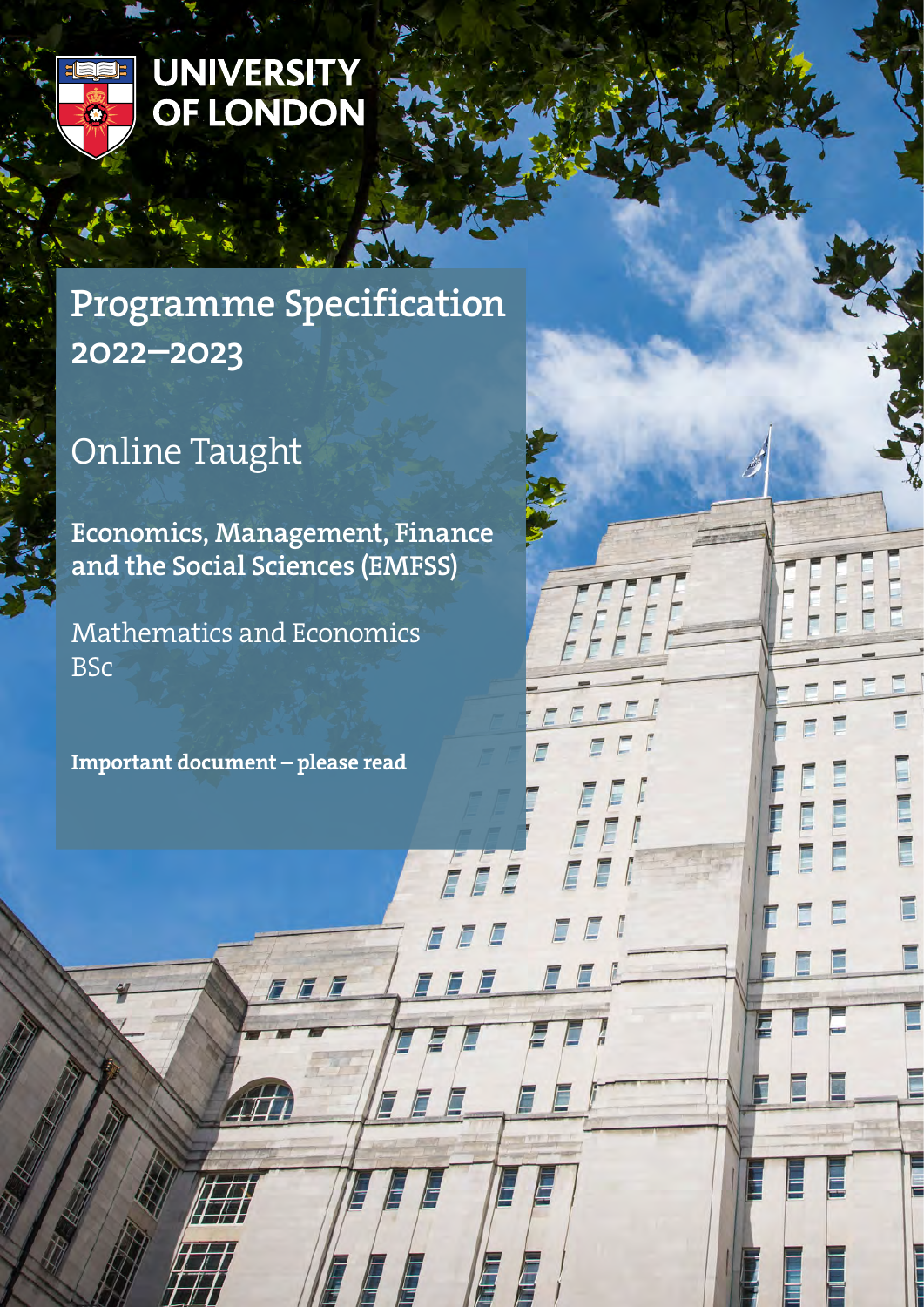## Table of Contents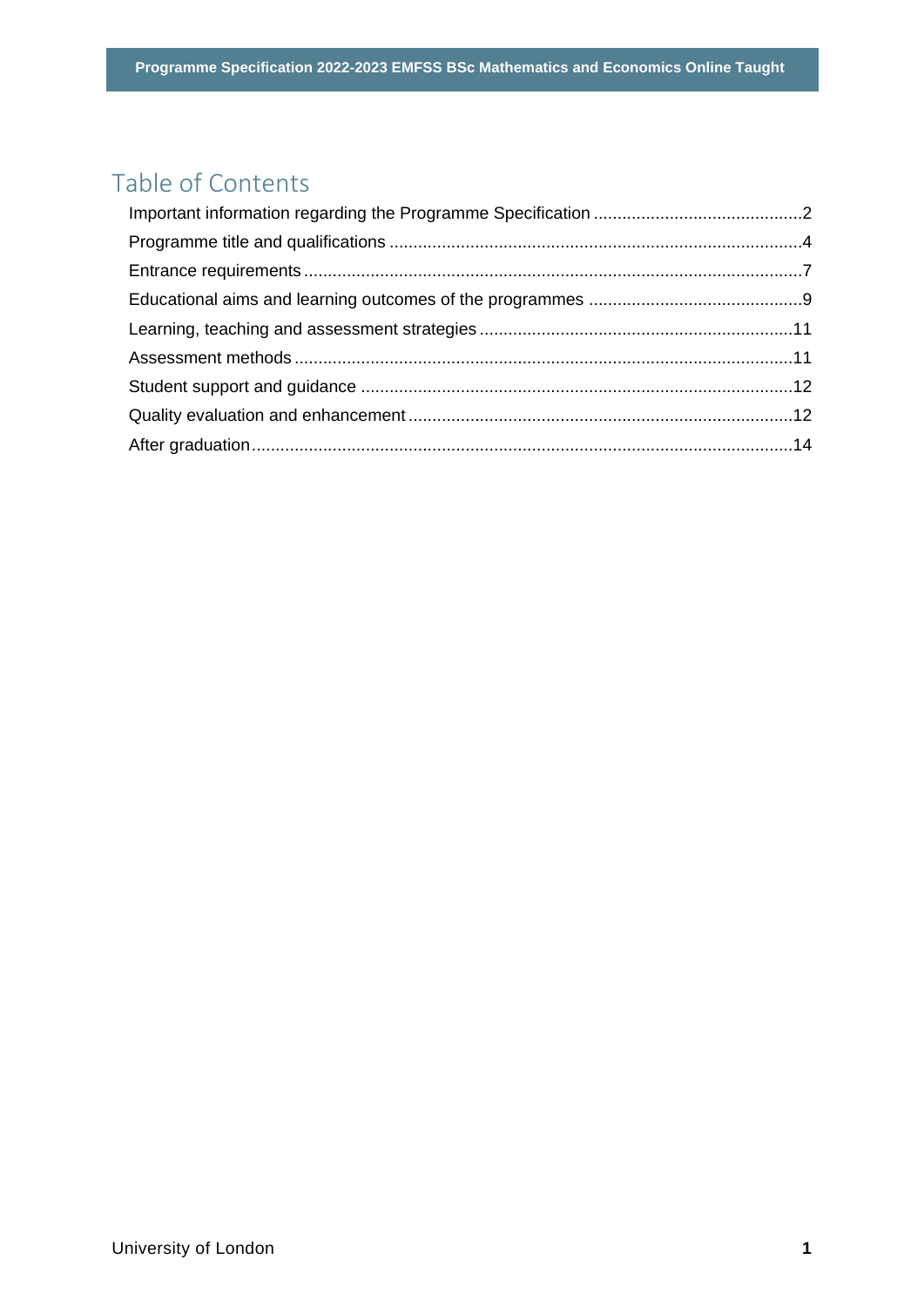## <span id="page-2-0"></span>**Important information regarding the Programme Specification**

## **About this document**

## Last revised 04 May 2022

The Programme Specification gives a broad outline of the structure and content of the programme, the entry level qualifications, as well as the learning outcomes students will achieve as they progress. Some of the information referred to in a programme specification is included in more detail on the University of London website. Where this is the case, links to the relevant webpage are included.

Where links to external organisations are provided, the University of London is not responsible for their content and does not recommend nor necessarily agree with opinions expressed and services provided at those sites.

If you have a query about any of the programme information provided, whether here or on the website, registered students should use the *ask a question* button in the [student portal](https://my.london.ac.uk/) otherwise the *Contact Us* button on each webpage should be used.

## **Significant changes made to the programme specification 2022-2023:**

- Internet access and computer specification requirements have been updated.
- Learning objectives have undergone minor revisions

## **Terminology**

The following language is specific to the EMFSS BSc Online Taught degree programme:

**Course**: Individual units of the programme are called courses. Each course is a selfcontained, formally structured learning experience with a coherent and explicit set of learning outcomes and assessment criteria.

**New:** Either as 'new course' or 'new credit'**.** A course which you have never previously registered for.

**Prerequisite:** A course that you must register and complete live sessions for before you are permitted to complete the teaching for another course.

**Corequisite:** A course that you must register and complete the live session for either before or at the same time as another course.

**100 level / 200 level / 300 level:** In the context of UK higher education, the Framework for Higher Education Qualifications (FHEQ) levels are as follows: 100 courses are equivalent to FHEQ Level 4

200 courses are equivalent to FHEQ Level 5

300 courses are equivalent to FHEQ Level 6

**Online Taught:** The qualifications awarded under these regulations are taught online only. You will receive advice via your virtual learning environment (VLE) from a class teacher.

**VLE**: Your virtual learning environment where you access your learning materials, live sessions. We may also refer to this as Digital Campus.

**Study session:** The academic year is split into two study sessions. You will register for each study session independently.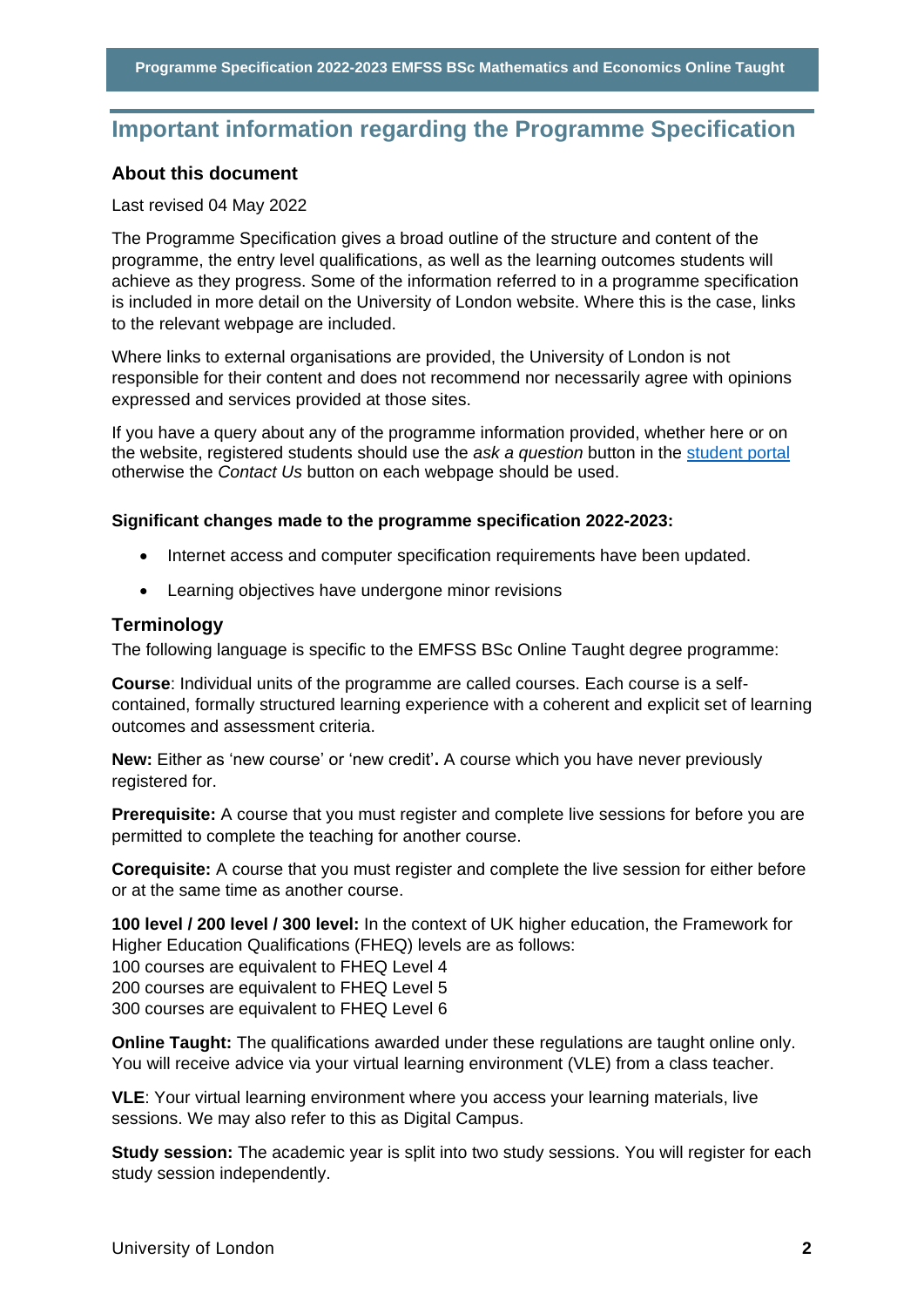**Teaching block:** Each study session is split into two ten-week teaching blocks.

**Student Success Advisor**: Will provide advice and guidance throughout your programme.

**Class teacher**: Will facilitate live, online teaching sessions.

**Live sessions**: A compulsory element of your teaching accessed on the VLE.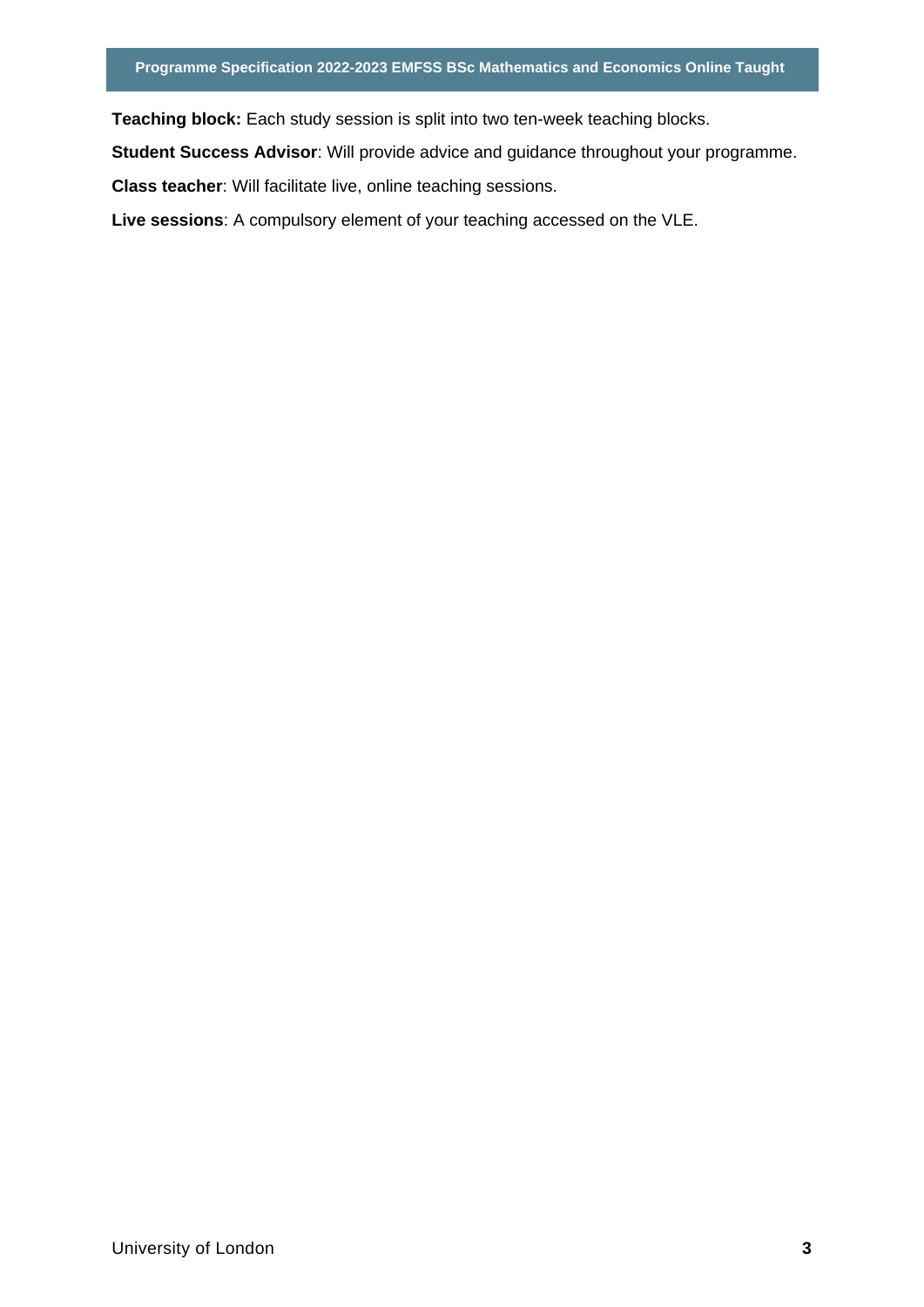## <span id="page-4-0"></span>**Programme title and qualifications**

Undergraduate degrees of the University of London are awarded with Honours. The award certificate will indicate the level of the academic performance (Honours) achieved by classifying the award. The classification of the degree will be based on the ratified marks from the completed assessments.

The standard classification system for Bachelor's degrees with Honours is:

First-Class; Upper Second-Class; Lower Second-Class; Third-Class.

A Pass Degree is a degree without Honours.

Specific rules for the classification of awards are given in the [Programme Regulations,](https://london.ac.uk/current-students/programme-documents/regulations) under Scheme of Award.

## **Programme title**

Mathematics and Economics

## **Qualifications**

Bachelor of Science in Mathematics and Economics

## **Exit qualifications**

- Diploma of Higher Education in Mathematics and Economics
- Certificate of Higher Education in Social Sciences

An exit qualification is an intermediate qualification, for which the student may not have registered at the outset but which may be awarded on completion of specific modules/courses (or credit accumulated) in a longer programme of study, if the student leaves the programme.

Exit qualifications are awarded at the discretion of the Board of Examiners and once a student has accepted an exit qualification they will not normally be permitted to continue their study of the same award with the University of London.

#### **Individual courses**

There is no provision for individual courses of the programme to be studied on a stand-alone basis.

#### **Notes**

The BSc degree in Mathematics and Economics is available through a 12 course Standard Route.

## **Qualification titles may be abbreviated as follows:**

Bachelor of Science – BSc

Diploma of Higher Education in Mathematics and Economics– DipHE

Certificate of Higher Education – CertHE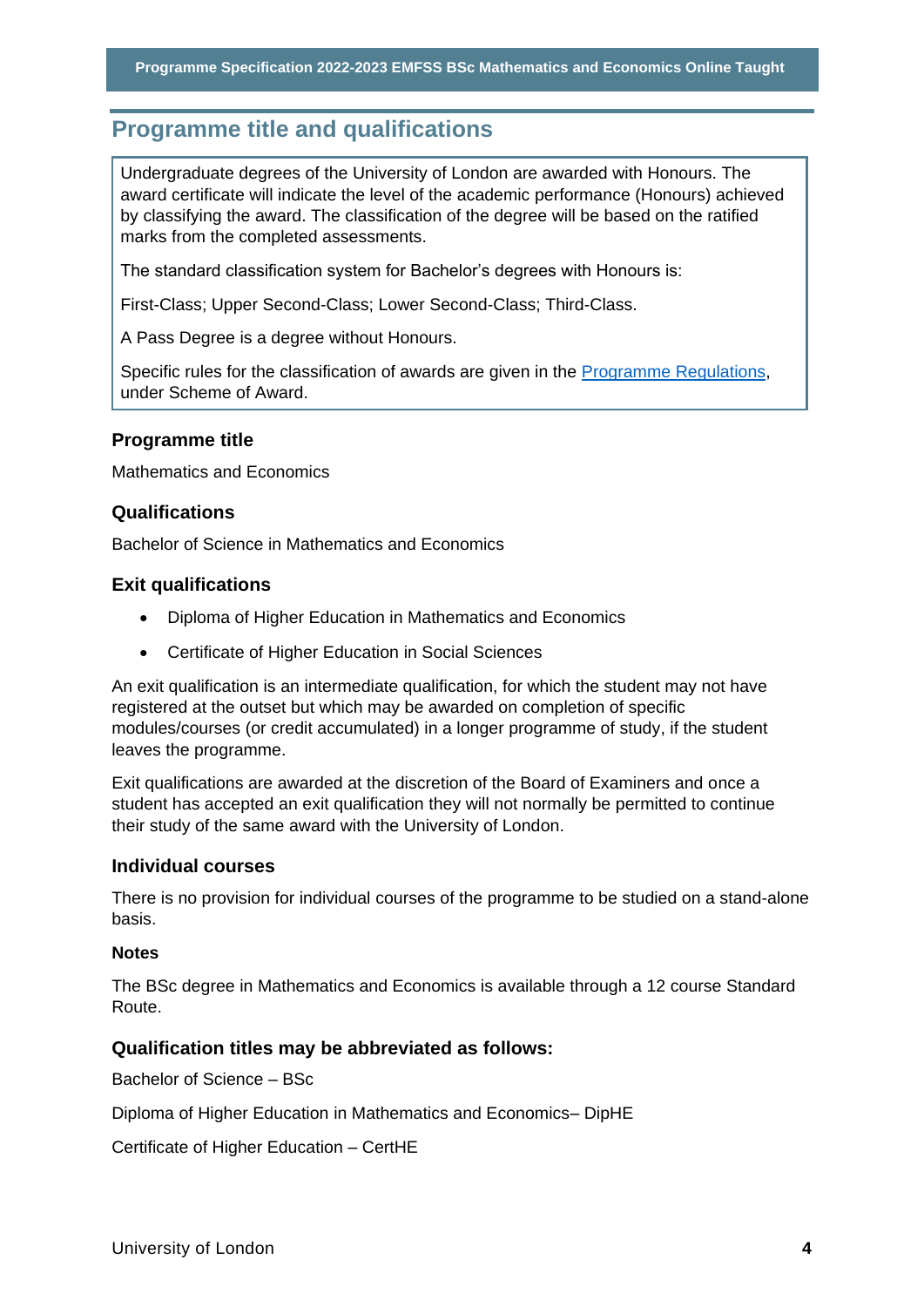## **Level of the programmes**

The Framework for Higher Education Qualifications of UK Degree-Awarding Bodies (FHEQ) forms part of the UK Quality Code for Higher Education of the [Quality Assurance](http://www.qaa.ac.uk/en)  [Agency for Higher Education](http://www.qaa.ac.uk/en) (QAA).

The qualifications are placed at the following Levels of the Framework for Higher Education Qualifications (FHEQ):

| • Bachelor of Science degree (BSc)         | Level 6 |
|--------------------------------------------|---------|
| • Diploma of Higher Education (DipHE)      | Level 5 |
| • Certificate of Higher Education (CertHE) | Level 4 |

## **Relevant QAA subject benchmarks group(s)**

See the [QAA website](http://www.qaa.ac.uk/) for information

**[Economics](https://www.qaa.ac.uk/docs/qaa/subject-benchmark-statements/subject-benchmark-statement-economics.pdf?sfvrsn=31e2cb81_5)** 

**[Mathematics](https://www.qaa.ac.uk/docs/qaa/subject-benchmark-statements/subject-benchmark-statement-mathematics-statistics-and-operational-research.pdf?sfvrsn=e8f3c881_4)** 

#### **Awarding body**

[University of London](http://www.london.ac.uk/)

## **Registering body**

[University of London](http://www.london.ac.uk/)

## **Academic direction**

[The London School of Economics and Political Science \(LSE\)](http://www.lse.ac.uk/home.aspx) 

## **Accreditation by professional or statutory body**

Not applicable

## **Language of study and assessment**

English

## **Mode of study**

Flexible and online study

## **Programme structures**

The Economics, Management, Finance and the Social Sciences programmes are comprised of courses. Each course is referred to as a '100 course', '200 course' or '300 course', corresponding to the following levels of the Framework for Higher Education Qualifications (FHEQ):

- 100 courses are placed at FHEQ Level 4
- 200 courses are placed at FHEQ Level 5
- 300 courses are placed at FHEQ Level 6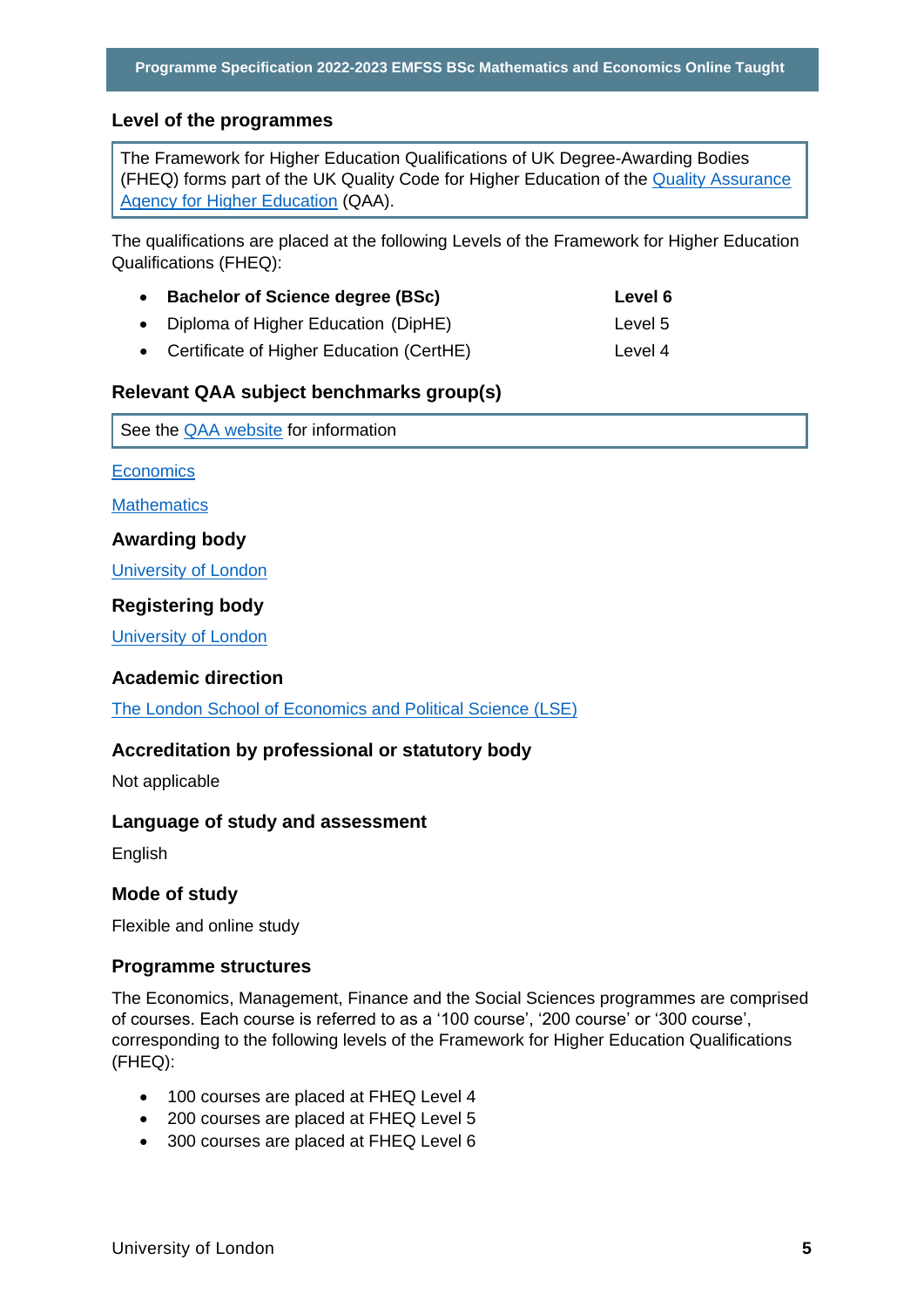Where half courses are indicated, two half courses are equivalent to one full course in terms of structure. For each programme, some courses are compulsory, whilst others can be selected from lists of options called 'selection groups'.

The current structure can be found on the programme's **Structure** page on the University of London website.

Where a student satisfies certain conditions, transfer may be permitted between different degrees and routes.

To be considered for the qualification of a BSc honours degree in the field of Economics, Management, Finance and the Social Sciences:

• For degrees through the Standard Route – a student must have attempted 12 full courses and must have passed with a mark of 40 or above at least eleven full courses.

#### **Maximum and minimum periods of registration**

The maximum and minimum period of registration, from a student's effective date of registration, are:

|                             | <b>Minimum</b> | <b>Maximum</b> |
|-----------------------------|----------------|----------------|
| <b>BSc (Standard Route)</b> | Three years*   | Six years      |

\*This period may vary if recognition of prior learning is permitted.

Study materials are made available after registration and on payment of the applicable fee.

## **Credit value of courses**

Further information about the credit systems used by universities in the UK and Europe is provided by the [Quality Assurance Agency](http://www.qaa.ac.uk/en) and the [European Credit Transfer and](http://ec.europa.eu/education/resources/european-credit-transfer-accumulation-system_en.htm)  [Accumulation System.](http://ec.europa.eu/education/resources/european-credit-transfer-accumulation-system_en.htm)

Where credits are assigned to each course of a programme, credit indicates the amount of learning carried out in terms of the notional number of study hours needed, and the specified Frameworks for Higher Education Qualifications of UK Degree-awarding Bodies (FHEQ) credit level indicates the depth, complexity and intellectual demand of learning involved. The details below indicate the UK credits and the European Credit Transfer and Accumulation System (ECTS) values.

For the Economics, Management, Finance and the Social Sciences suite of programmes, credits are assigned to the courses as follows:

- 30 UK credits or 15 ECTS credits for a full course at level 4, or 15 UK credits or 7.5 ECTS credits for a half course at level 4
- 30 UK credits or 15 ECTS credits for a full course at level 5, or 15 UK credits or 7.5 ECTS credits for a half course at level 5
- 30 UK credits or 15 ECTS credits for a full course at level 6, or 15 UK credits or 7.5 ECTS credits for a half course at level 6

One UK credit equates to a notional ten hours of study.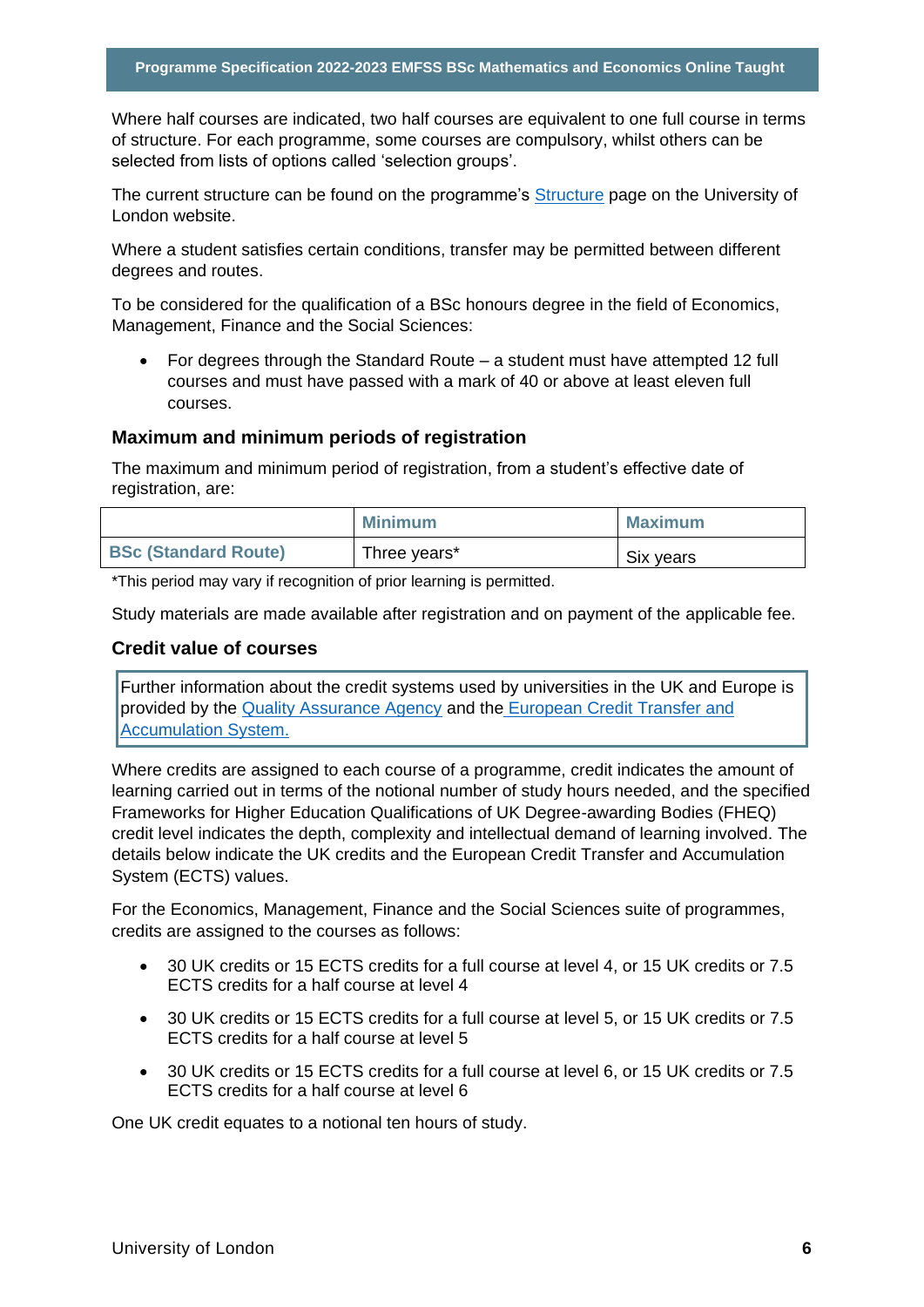## **Recognition of prior learning**

Recognition of prior learning is a generic term for the process by which we recognise and, where appropriate, award credit for learning that has taken place elsewhere, before entry onto this programme of study.

Where the prior learning covered a similar syllabus to a module/course studied elsewhere, credit will be awarded as if you took the University of London module/course.

See the [General Regulations](https://london.ac.uk/current-students/programme-documents/regulations) (Section 3) and [Programme Regulations](https://london.ac.uk/current-studentsprogramme-documents/regulations) for more rules relating to prior learning.

Details on [how to apply for RPL](https://london.ac.uk/applications/how-apply/recognition-prior-learning/recognition-and-accreditation-prior-learning-0) can be found on our website

This programme allows recognition of prior learning (RPL). A student studying a degree through the Standard Route may apply for RPL for up to four 100 courses. A student studying a degree through the Graduate Entry Route may apply for RPL for up to one 100 course named on the degree structure.

To be eligible to apply for RPL a student must provide evidence to the University that they have already passed examinations that equate in level, content and standard to the 100 course(s) that form part of the programme. The qualification must have been awarded within the past five years preceding the application. If a student is awarded RPL they do not have to take that particular 100 course as part of their degree.

## <span id="page-7-0"></span>**Entrance requirements**

We consider qualifications from around the world. Details are available [here](https://london.ac.uk/applications/how-apply/am-i-qualified) and in the [Qualifications for Entrance](https://london.ac.uk/entrance-qualifications) schedule

The full list of **EMFSS** programmes can be found on our website. Entrance requirements are set out in detail under the 'Requirements' tab for each programme.

Applicants must submit an application in line with the procedures and deadlines set out on the [website.](https://london.ac.uk/applications/how-apply)

All entrance requirements are set out in detail on the programme page under the Requirements tab.

## **General Entrance requirements for undergraduate degrees**

## **Age:**

Applicants must normally be at least 17 years of age on or before 30 November in the year of initial registration.

## **Qualifications:**

Applicants must

- have passed qualifications that satisfy category G in the Qualifications for Entrance schedule.
- meet any additional programme specific entrance requirements; and
- satisfy English language requirements.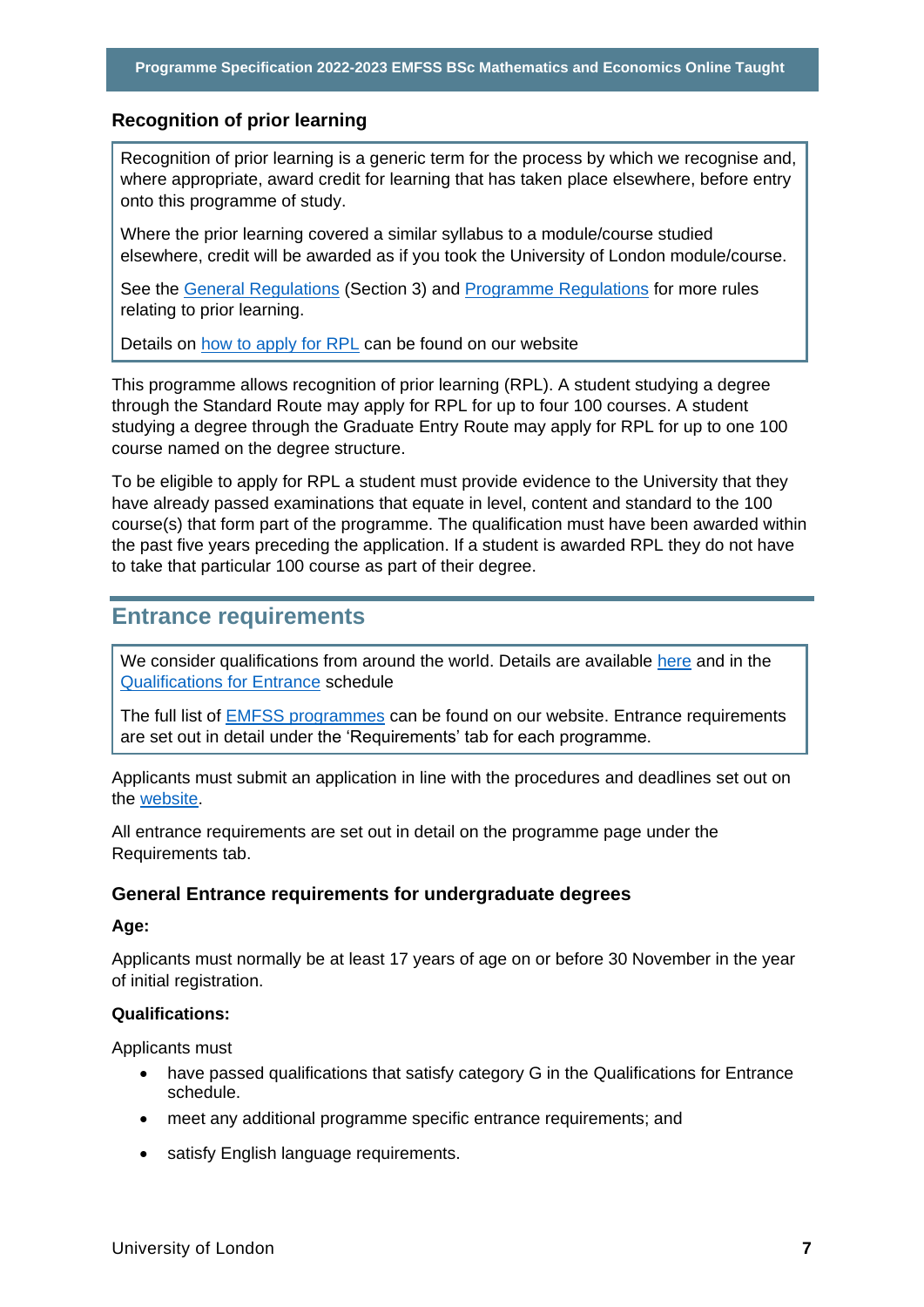The [Qualifications for Entrance schedule](https://london.ac.uk/entrance-qualifications) can be found on the University of London website.

## **English language requirements**

Applicants must satisfy the English language requirements for the programme. These are set out in detail on the programme page under the Requirements tab for each programme.

Additional information on English language proficiency tests are given on the [website.](https://london.ac.uk/applications/how-apply/english-requirements)

Where an applicant does not meet the prescribed English language proficiency requirements but believes that they can demonstrate the requisite proficiency for admission the University may, at its discretion, consider the application.

## **Internet access and computer specification**

Students will require regular access to a computer with an internet connection to use the University of London's online resources and systems.

The computer must have at least the following minimum specification:

- Windows: 7, 8, and 10 on 64-bit platforms (Windows 10 recommended)
- macOS: OS X 10.14 and higher
- CPUs newer than 2011 (Intel Sandy Bridge or newer)
- OpenGL 2.0 graphics driver
- Local storage for the recording of proctored examinations (75MB per hour)
- Web camera & microphone (internal or external)
- A broadband internet connection (minimum of 0.15Mbps upload speed)

And the following applications installed:

- a word processor that accepts Microsoft Word formats (.doc and .docx);
- a pdf reader.

Students must be able to download and install software to their Windows or MacOS device to include secure examination browsers for online assessment purposes (if offered on your programme of study)

#### **Students with access requirements**

The University of London welcomes applications from disabled students and/or those who have access requirements. The University will make every effort to provide reasonable adjustments to enable those with a disability, learning difficulty or access requirements to have the same opportunity as all other students to successfully complete their studies.

The University is committed to managing the application procedure and the programme itself to ensure that services are accessible for all students and that an inclusive environment is created. Students with a disability, or others who may need access arrangements to assist in taking examinations, should complete the relevant section of the application form, or contact the [Inclusive Practice Manager.](mailto:special.arrangements@london.ac.uk) A separate room or other arrangements may be considered.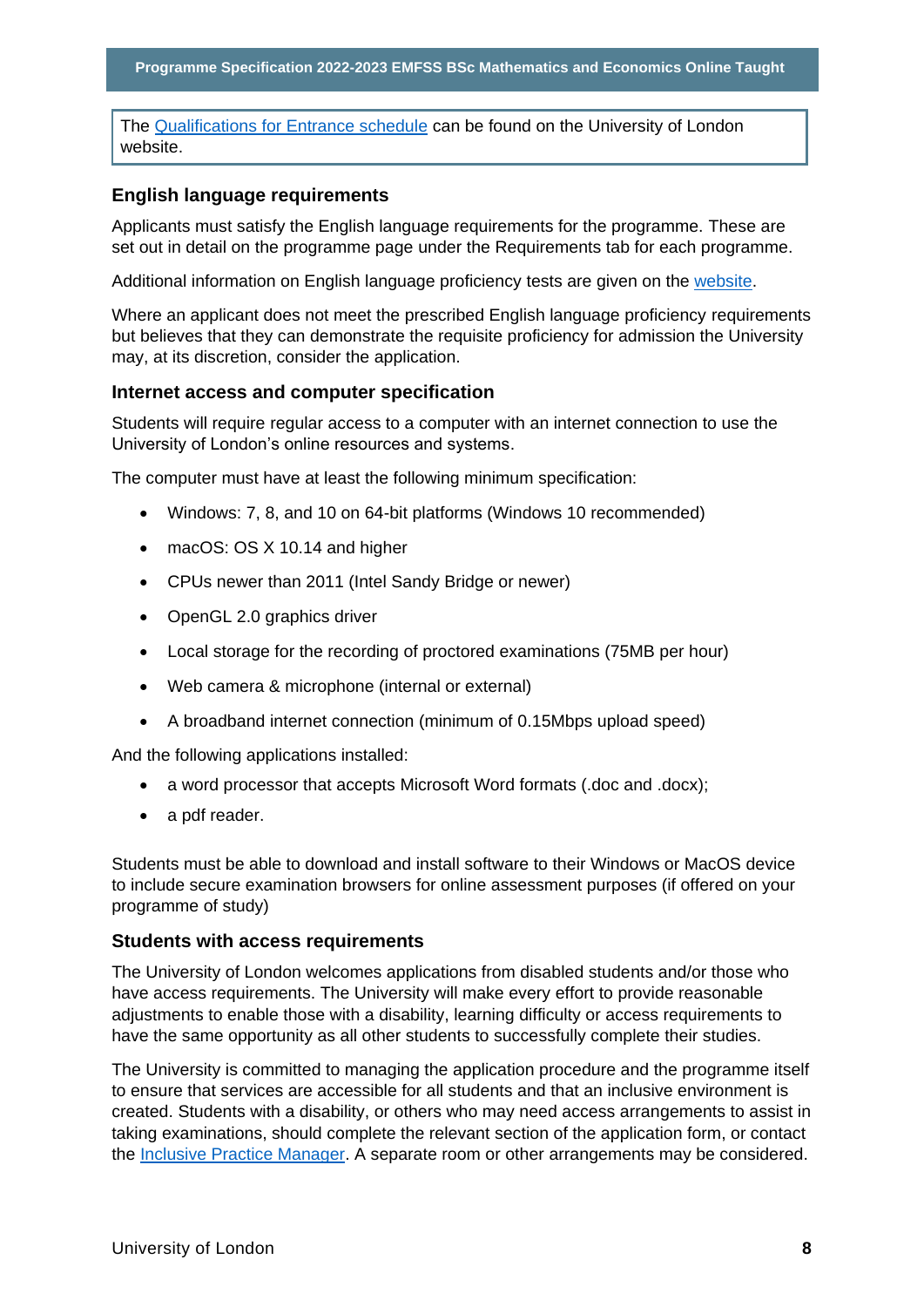Requests are considered by a University panel, whose purpose is to ensure that students with disabilities and/or specific access requirements are neither advantaged nor disadvantaged by such arrangements when compared with other students. These considerations remain separate from the academic selection processes.

For further information, see [Inclusive Practice Policy](https://london.ac.uk/applications/how-it-works/inclusive-practice-special-arrangements)

## **Sources of funding and scholarships**

Information about potential sources of funding and scholarships is updated annually and where available is included in the prospectus web pages.

For further information see the [website](https://london.ac.uk/applications/funding-your-study)

## <span id="page-9-0"></span>**Educational aims and learning outcomes of the programmes**

Each of the programmes within the fields of Economics, Management, Finance and Social Science aims to offer a challenging, flexible scheme of study invigorated by research, which advances a student's ability to develop academic and practical insights into the subjects studied. Students will be encouraged to develop a broad range of transferable and in some cases technical expertise.

Graduates of the programmes will have a sound basis for careers in a wide range of areas from major corporations to small businesses, government organisations, the voluntary sector, international organisation and the media.

Successful completion of a degree, with Honours, may allow a student to progress to postgraduate study in the degree field or a related area or to undertake further professional qualifications.

Within the programmes there is a natural progression between the levels. A student who passes the 100 courses (FHEQ Level 4) will have the essential introduction to that subject. The 200 and 300 courses (FHEQ Level 5 and 6) build on the 100 courses and provide opportunity to develop a more detailed understanding. Although the courses may not in themselves be more difficult, students will develop a greater understanding and a sophistication of thinking as they work through the courses.

The programmes aim to:

- promote independent critical and evaluative skills, and intellectual curiosity for lifelong learning;
- expand knowledge and understanding of the chosen discipline;
- promote analytical, creative and imaginative engagement with theory, research and practice in the chosen discipline;
- encourage self-development into professionally organised and interactive individuals by practicing skills of selection, assimilation and communication.

## **BSc Mathematics and Economics**

A degree combining Mathematics and Economics empowers you with the technical aptitude and analytical skills to pursue a successful career in finance, business and many other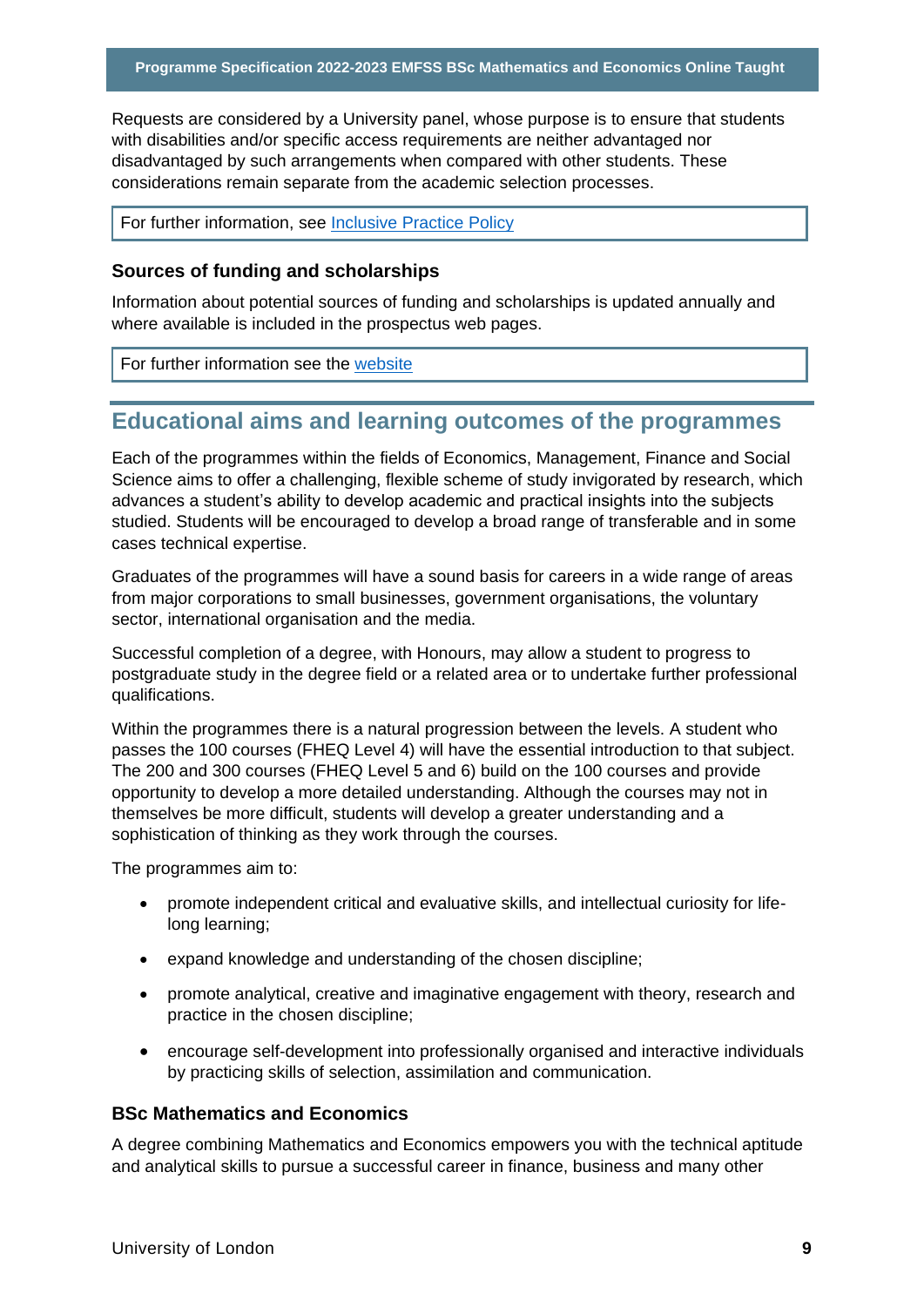fields, or to study further in a range of areas. Specific techniques may go out of date, but this programme will teach you to think analytically – a skill that will remain with you for the rest of your life.

The programme aims to:

- develop competence in students in the application of mathematical techniques at a high level;
- provide students with a sound knowledge of the principles underlying standard applications of mathematics and statistics;
- provide knowledge and understanding of the fundamental aspects of economics.

The learning outcomes of the programme are as follows:

## **Knowledge and understanding;**

A student will be able to:

- formulate and develop mathematical arguments in a logical manner.
- understand, formulate and use quantitative models arising in social science, business and other contexts.
- understand basic pure mathematics, and of the role of logical argument in mathematics.
- demonstrate a knowledge and understanding of mathematical economics.
- show a good knowledge and understanding in advanced areas of mathematics chosen by the student from a range of topics, including a high proportion relevant to economics and finance.
- apply economic principles and quantitative techniques to the analysis of economic data.

#### **Intellectual, cognitive and transferable skills;**

A student will be able to:

- critically analyse logical arguments;
- communicate effectively in a written context;
- manage their own learning, including working effectively to deadlines;
- have a capacity to handle ideas and scrutinise information in critical, evaluative and analytical ways.

#### **Exit qualifications**

Students exiting with a Certificate of Higher Education would expect to:

- have the essential introduction to that subject;
- demonstrate an understanding on the concepts and principles related to their area of study; and
- be able to communicate ideas and findings in a reliable and structured way.

Students exiting with a Diploma of Higher Education would, in addition, expect to: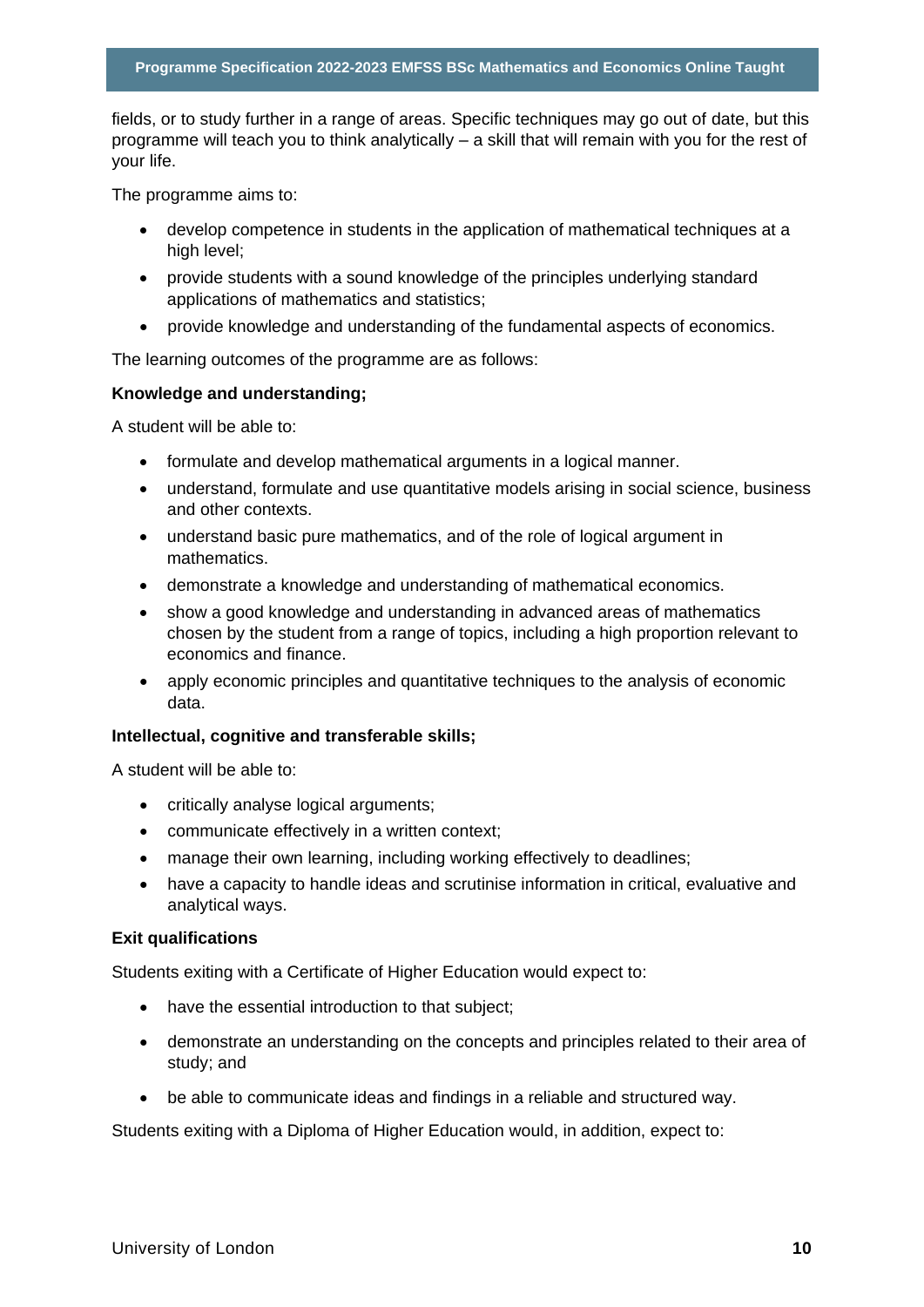- develop a greater understanding and a sophistication of thinking as they work through the courses;
- build on their existing knowledge to approach the concepts and principles from a wider context;
- be at a stage where they will have obtained qualities and skills necessary for employment and further study in the area.

## <span id="page-11-0"></span>**Learning, teaching and assessment strategies**

A student will access course materials on a Virtual Learning Environment (VLE) via desktop, mobile or table devices. Students will also complete assignments on the VLE.

Students will receive academic and technical support on the VLE. Class teachers will guide students through their learning and Student Success Advisors will advise students on progression within the programme.

Students will be required to attend live, online sessions and will be able to collaborate in real time with class teachers and fellow students and be able to engage in dialogue and develop and negotiate conclusions with others – key components in the acquisition of knowledge, understanding and transferable skills.

Written examinations form the greater part of the assessment of the programmes. For each course students will be assessed mainly by written examination. Questions are structured to allow students to demonstrate that they have acquired appropriate knowledge and understanding. The way that students manage data, solve problems, evaluate ideas and the organisational skills they use to structure their written answers allows the standard of intellectual and transferable skills to be assessed.

Assessment criteria for the programme take into account the level at which these skills have been achieved.

## <span id="page-11-1"></span>**Assessment methods**

In line with our current General Regulations, the University may offer students alternative assessments where necessary. This includes holding online timed assessments in place of written examinations, which are usually held at examination centres.

Aside from a few exceptions, each full course is examined by one three-hour unseen written assessment and each half course by one two-hour unseen written assessment. The assessment of some courses also involves the submission of coursework or a project – in these cases, details are included as part of the course syllabus.

The written examinations take place on two occasions each year, normally commencing in May and October. These are held at established examination centres worldwide.

The first opportunity to be assessed for courses initially studied in the August and November teaching blocks is May of the following year. The first opportunity to be assessed for courses initially studied in the February and May teaching blocks is October of the same year.

Full details of the dates of all assessments are available on the [website.](https://london.ac.uk/current-students/examinations/exam-timetables)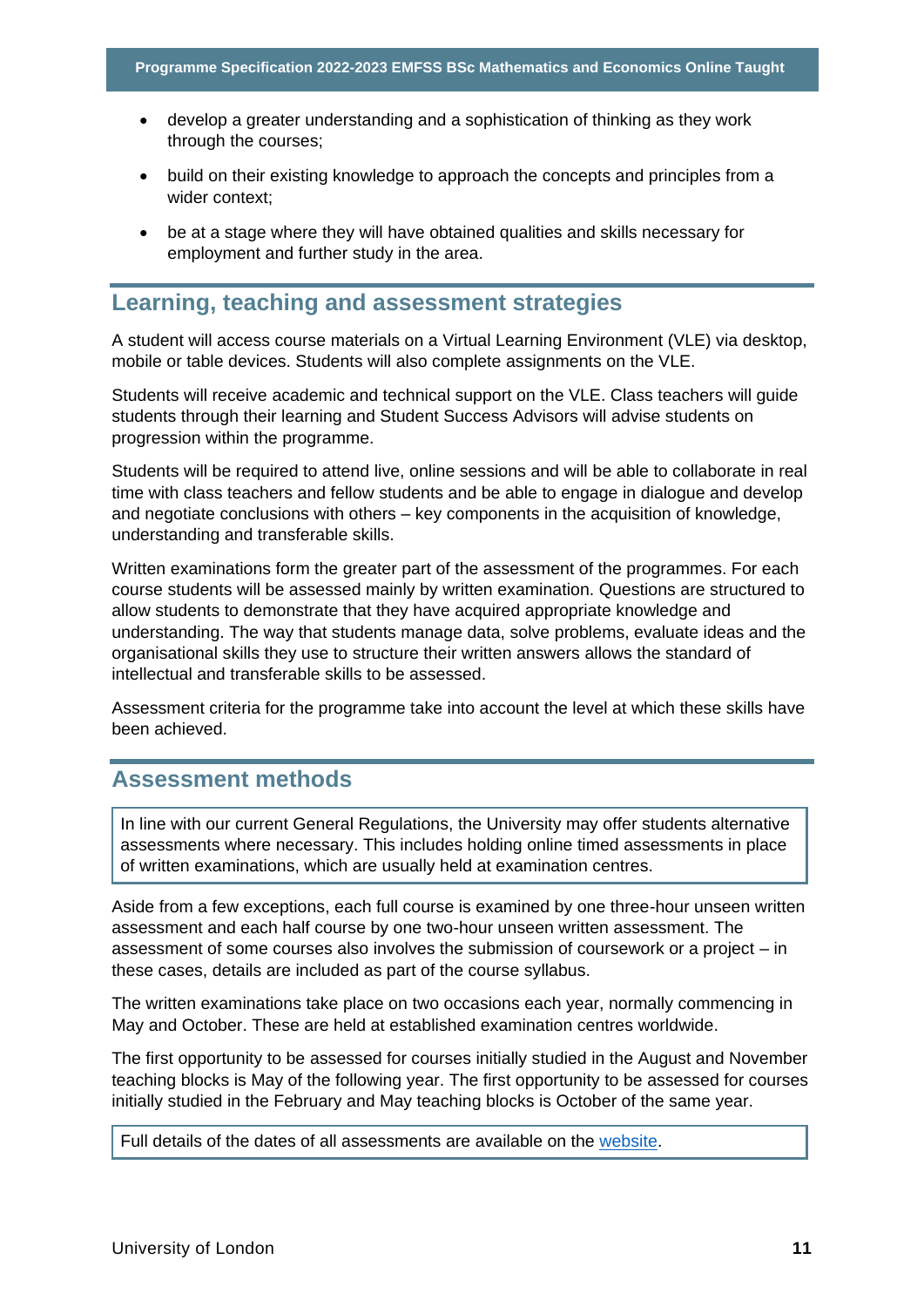## <span id="page-12-0"></span>**Student support and guidance**

- The Virtual Learning Environment (VLE) sometimes referred to as Digital Campus: this gives access to materials for each course, including live, online sessions and study support resources.
- A Student Success Advisor will provide advice and guidance throughout your programme.
- A class teacher will facilitate live, online teaching sessions.
- Student Guide: This provides information which is common to all students and gives information about matters of importance from the start of a student's relationship with the University of London through to their graduation.
- Student Portal: for accessing student induction, study skills support, student wellbeing advice.
- Recommended reading lists are provided online. Students may need to buy their own textbooks.
- Online discussion areas which allow students to communicate with each other.
- Past examination papers and examiners' commentaries. These provide an indication of the format of examinations and course-level feedback on completed assessments.
- Programme Regulations: these are a set of rules which apply to your programme students are responsible for ensuring they are familiar with the regulations for their programme.
- The Online Library provides a range of e-books, along with full-text and multidisciplinary databases where journal articles, book reviews and reports can be found. The Online Library also has a dedicated homepage for EMFSS students.
- University of London library: Registered students may use the resources located within the Senate House library (for a small additional fee).
- A University of London email account and web area for personal information management.

## <span id="page-12-1"></span>**Quality evaluation and enhancement**

The University of London delivers the majority of its flexible and distance learning programmes through a collaboration between the University of London Worldwide and member institutions of the University of London. However some of the flexible and distance learning programmes draw solely on academic input from the University of London, and are delivered without academic lead by a member institutions. The policies, partnerships (where applicable) and quality assurance mechanisms applicable for the programmes are defined in the following key documents: The Quality Framework, the Quality Assurance Schedules, Guidelines for Examinations, General Regulations and, for each programme, programme specific regulations.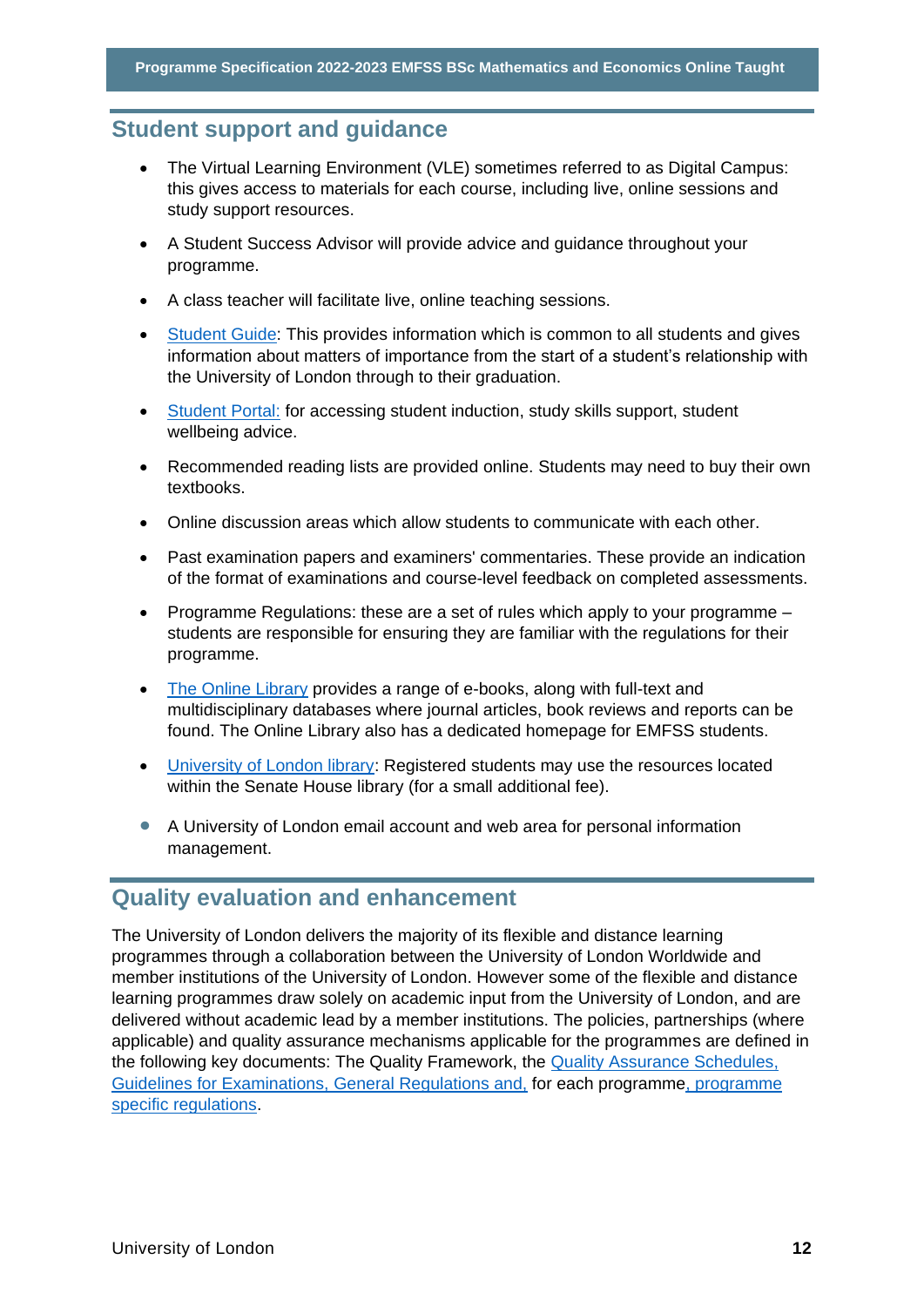## **Awards standards**

All University of London qualifications have to align with the Frameworks for Higher Education Qualifications of UK Degree-Awarding Bodies to assure appropriate standards for each qualification. In addition, every programme that is developed by a member institution of the University of London (or a consortium with representation by more than one member institution) will be developed to the same standard as would be applied within the institution concerned. Proportionate and robust approval procedures, including external scrutiny and student engagement are in place for all programmes. Learning materials are written and all assessments are set and marked by academic staff who are required to apply the University's academic standards.

## **Review and evaluation mechanisms**

Some of the key mechanisms in place to assure the standards of all University of London qualifications and the quality of the student experience, include:

- Annual programme reports: produced for all programmes in order to review and enhance the provision and to plan ahead;
- Independent external examiners: submit reports every year to confirm that a programme has been assessed properly and meets the appropriate academic standards;
- Annual student information statistics: prepared for all systematic reporting within the University of London;
- Periodic programme reviews: carried out every 4-6 years to review how a programme has developed over time and to make sure that it remains current and up-to-date.

Improvements are made as necessary to ensure that systems remain effective and rigorous.

## **Student feedback and engagement**

The principal channel for collecting feedback from students is the Student Experience Survey. Carried out every two years, this collects feedback from the student body on a range of topics relating to the student lifecycle. The results are analysed externally and then considered in a number of different ways, including by the programme team, principal committees and the senior leadership team. Details of any resulting actions taken are published on the Virtual Learning Environment and the Student Portal.

Additionally, on completion of their programme of study students will be invited to take a survey that seeks to measure what they have gained from their studies.

There are also opportunities for students to get involved in governance. An undergraduate and postgraduate student member is appointed by the University to the majority of committees through an annual appointment round. Some programmes also recruit student members at the programme level. Students are frequently invited to take part in quality review processes such as Periodic Programme Reviews, Programme approval, Thematic Reviews, MOOC review panels and ad hoc focus groups. Opportunities such as these are advertised through social media and on the website. More information can be found on the website.

Students can also apply to join the Student Voice Group, which meets four times a year to consider initiatives for enhancing student experience. Notes from these meetings are published on the Student Portal.